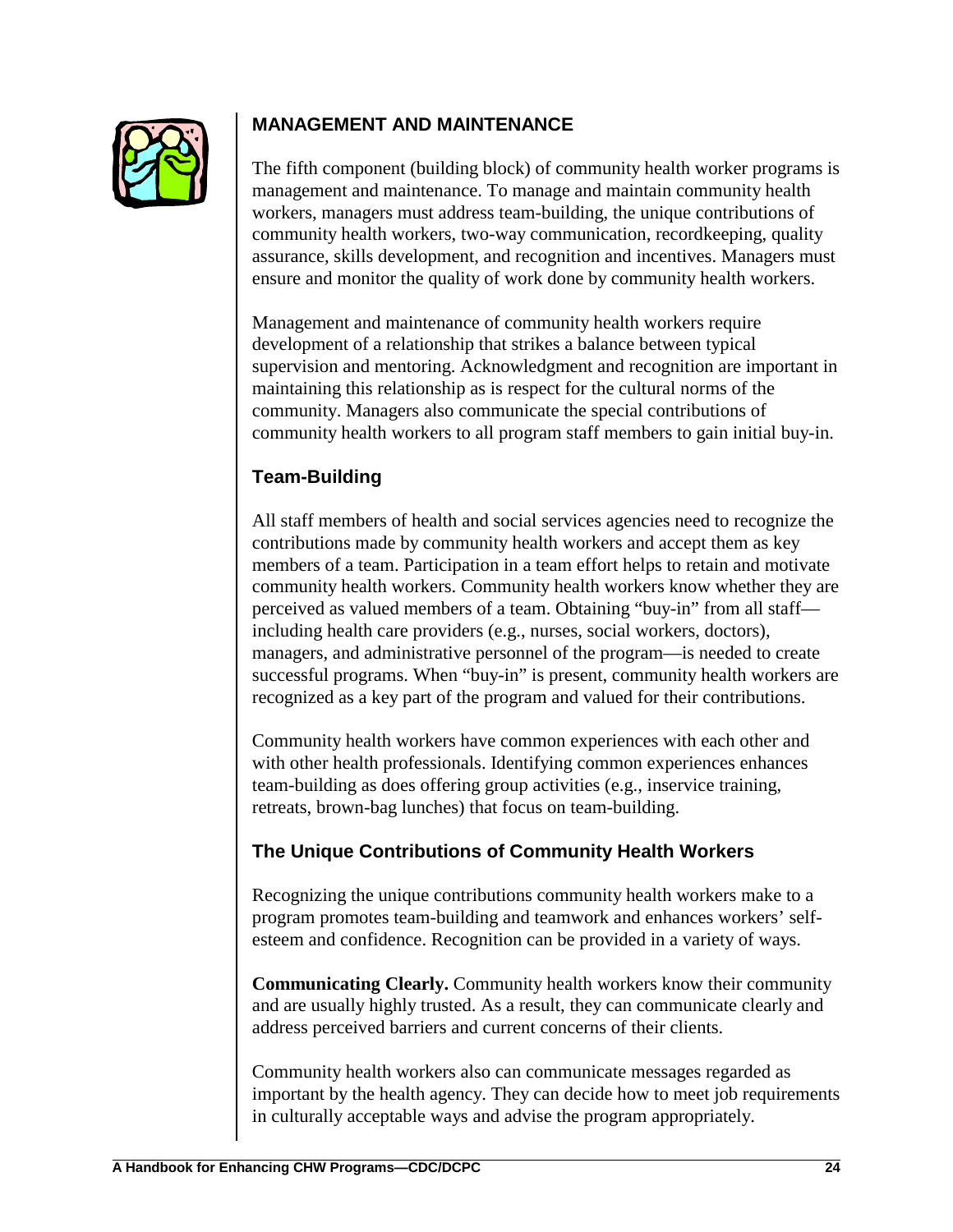**Responding to Individuals and the Community.** Community health workers understand the unique needs of individuals and can act accordingly. If they are of the same ethnic group or community, they have a shared history and understanding of their community's cultural context for health and illness. They also know of their community's dealings with the health care delivery system.

When community health workers enter the life of a woman and her family, they are involved on a personal level. They cannot walk away or ignore the needs of those people just because they have a specific job or goal. This level of caring endears community health workers to the community and results in cooperation when they ask their clients to come in for cancer screening.

**Problemsolving.** One of the greatest skills and contributions of community health workers is their problemsolving ability. They are concerned with helping the intended audience and their family in a holistic way. Their roles—health education, social support, referral to services, and advocacy—are all interconnected.

**Flexible Schedules.** Community health workers generally have flexible schedules, allowing them to work evenings and weekends to visit people in their natural settings (e.g., homes, church meetings, markets). This increases their ability to reach members of the intended audience.

## **Two-Way Communication**

The roles and responsibilities of the manager of community health workers include starting two-way communication between community health workers and other staff members.

**Creating Organizational Practices.** Several organizational practices ensure regular communication as well as respect and understanding. Community health workers

- Have their own desks and office space;
- Plan to be in telephone contact every day;
- Participate in weekly staff meetings;
- Visit or participate in other staff members' activities (and other staff members visit or participate in community health workers' activities); and
- Work with providers when caring for a client.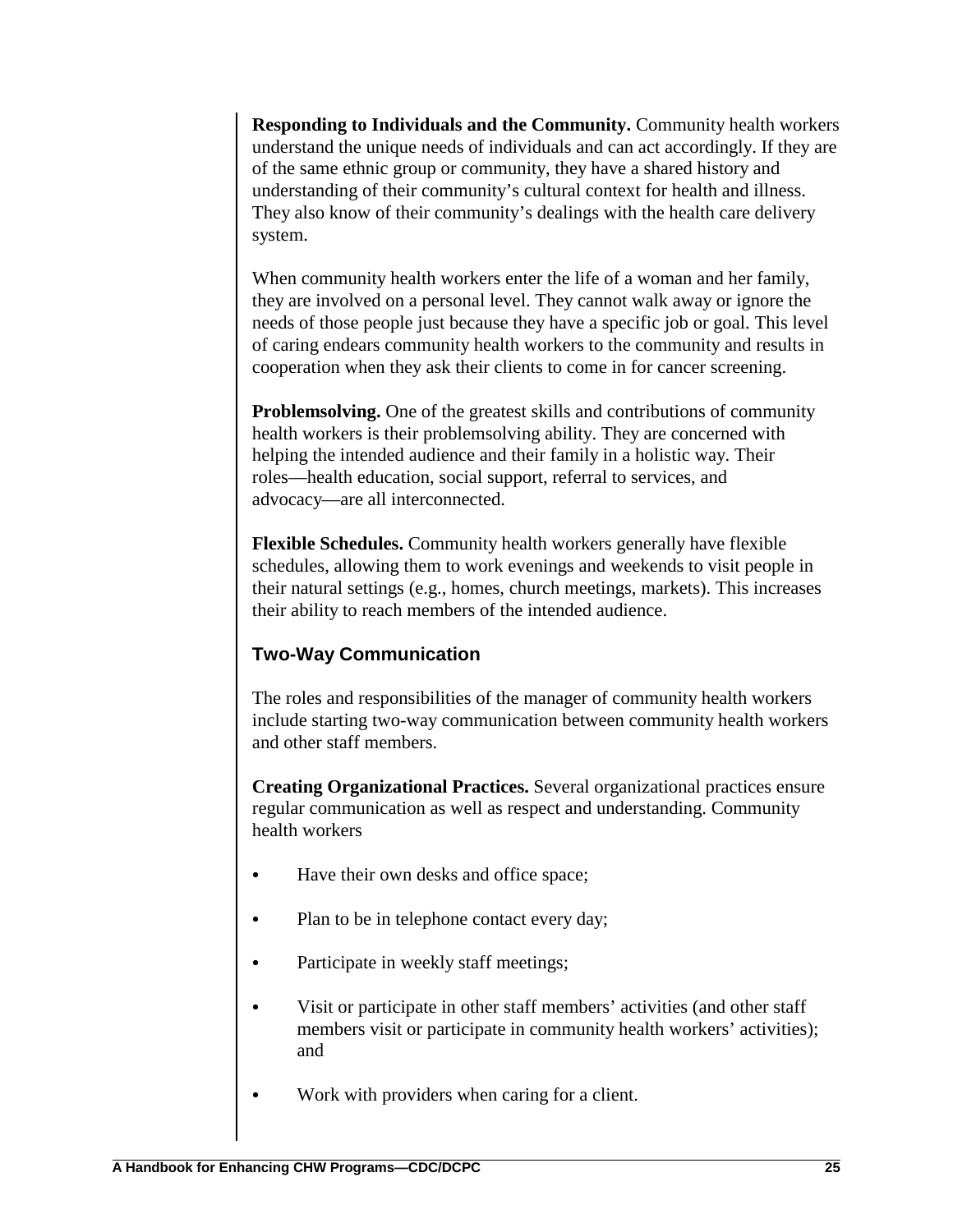**Being a "Buffer."** At times, the manager may need to be a "buffer" between community health workers and other program staff members. A buffer is the person who hears the concerns from other staff members and filters the communication so the worker can understand yet not be adversely affected by it.

**Being Culturally Sensitive.** Knowing all the unique cultural norms of any ethnic group is impossible. Being culturally sensitive means listening for and observing the "unspoken" in all communications and following up to understand each word spoken or gesture made.

Professionals often are goal-oriented and in a hurry. They may not take the time to listen to the concerns of community health workers. Community health workers may place a higher value on the relationship they have with a person than on the tasks that need to be done.

**Listening.** Being able to elicit and listen to the concerns of community health workers is the "art" of managing them. Repeating the exact words that are spoken often elicits further communication because workers feel they have been heard.

#### **Recordkeeping**

The roles and responsibilities of the manager of community health workers include developing and maintaining simple and accurate recordkeeping procedures. Recordkeeping forms should be changed as needed as community health workers take on more responsibilities. Revised forms need to capture the actual activities performed.

A common complaint of community health workers is that they are asked to do too much paperwork. Several strategies can address this often legitimate concern.

- Consolidate the information from several forms into one.
- Have community health workers work in pairs or groups, and help each other to complete the forms and review each other's forms.
- Be persistent and constantly check the forms for accuracy, providing timely feedback; be in continuous communication by phone or in person encouraging workers to complete their forms.
- Remind workers of their importance and value and that accurate recordkeeping is needed to evaluate the program.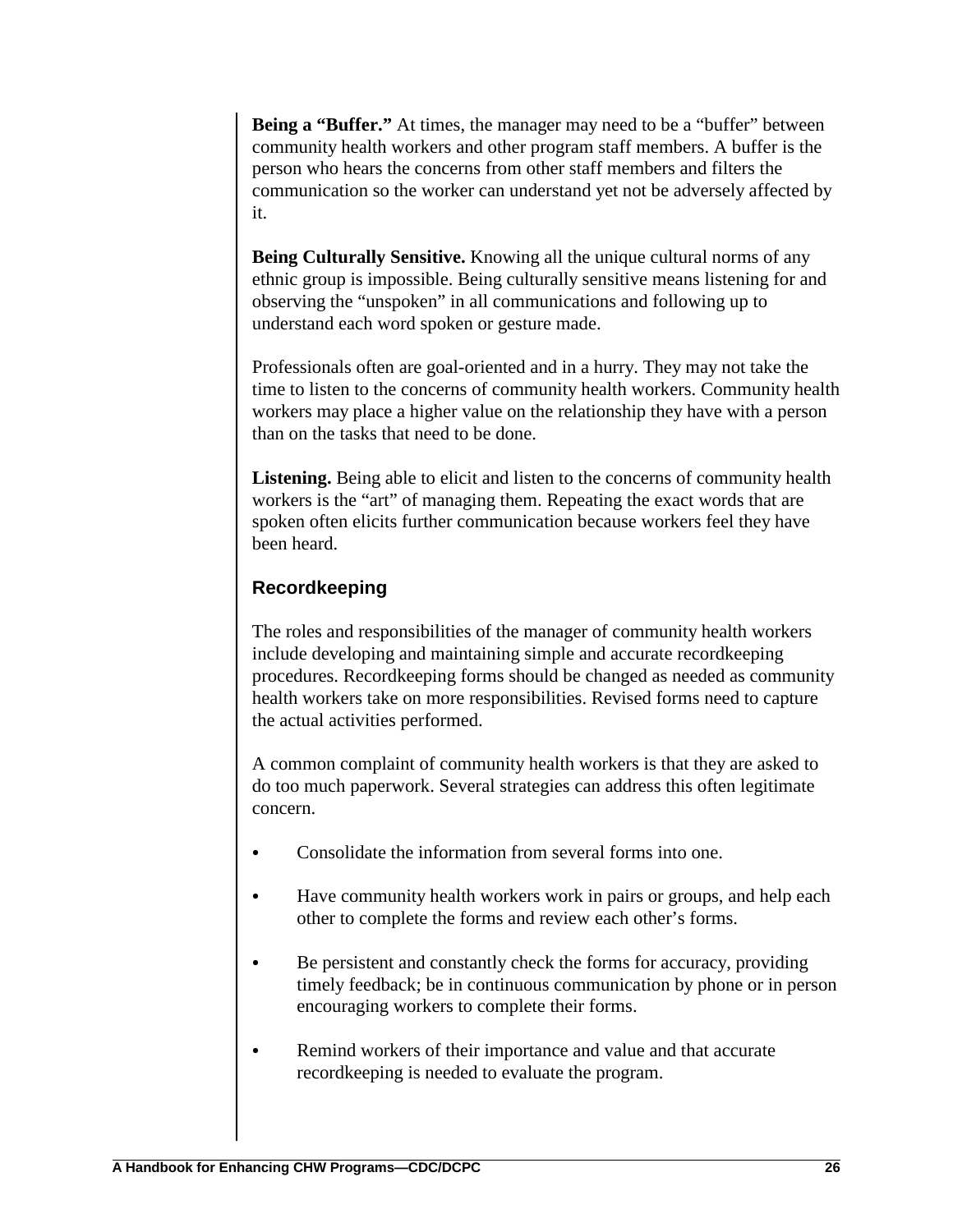## **Quality Assurance**

The roles and responsibilities of the manager of community health workers include maintaining quality throughout the program.

**Routine Practices.** Initially, daily observation, supervision, and on-the-job training is necessary. Weekly staff meetings involve community health workers in the planning and evaluation of outreach activities. Directly observing and spending time with community health workers while they are interacting with their clients is a valuable way to ensure that they are conveying the right information. Time spent together also shows that the manager is interested and supportive.

Patient Confidentiality. Managers must communicate clearly and provide constant reminders that all contact with women is strictly confidential and that repeating any personal information to other workers or community members is grounds for immediate firing.

Encourage community health workers to talk with their supervisors about sensitive issues or situations that are emotionally draining. Tell them to ask for help in coping with hard situations.

## **Skills Development**

The roles and responsibilities of the manager of community health workers include providing initial orientation, training, continuing education, and mentoring as appropriate. The manager must be absolutely certain that community health workers know their roles and responsibilities. A job description with roles and responsibilities is essential. The manager must quickly respond to emerging issues with problemsolving sessions or continuing education.

Mentoring offers specific, one-on-one learning from a trusted, experienced, respected colleague or superior who is insightful about the organization. It encourages learning on-the-job lessons at the precise time needed. The key to mentoring is a relationship built on trust and two-way communication.

**Benefits of Mentoring.** Mentoring experienced community health workers to become leaders and role models for newer community health workers is desirable and very empowering for new workers. Mentoring and empowering community health workers contribute to their personal growth and development. This in turn can increase their employment opportunities, selfesteem, and status within their communities. Mentoring helps keep the program on track.